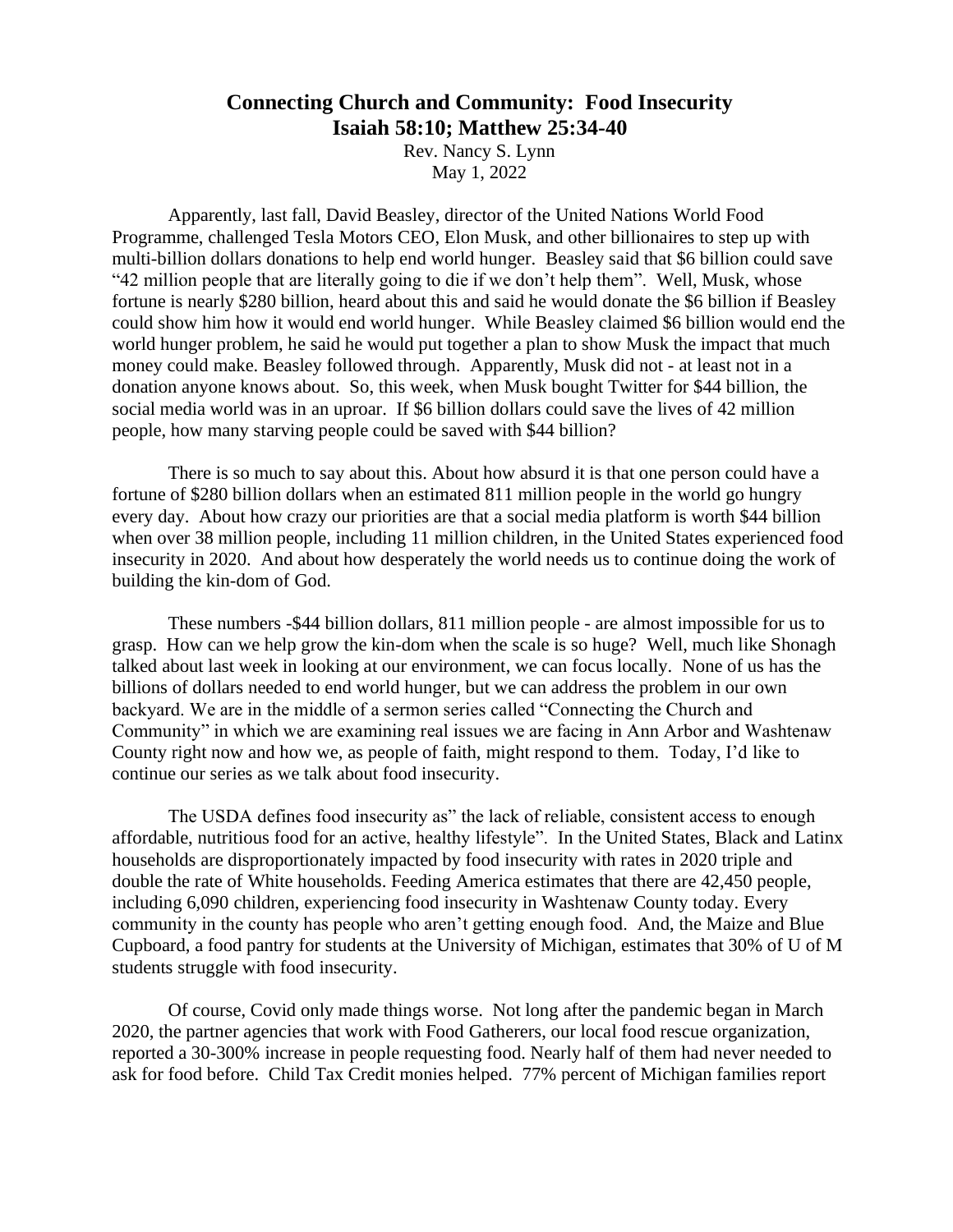using their child tax credit for food. Yet, the need in our county and throughout our state is still great.

As people of faith, our scripture and tradition both have much to tell us about our responsibility to feed the hungry. Jesus grew up steeped in the teachings of the Torah and the stories of the people of Israel who had faced hunger themselves. Abraham, Isaac, the children of Jacob, Naomi and Ruth all left their homelands in search of food during times of famine. When God's people escaped from slavery in Egypt, they wandered in the wilderness fearful that they would not have food to eat or safe water to drink. God provided for them with daily manna and fresh water.

With these stories as context, the expectation that we give food to those who are hungry is deeply ingrained in Jewish culture and law. We see it in Leviticus: "'When you reap the harvest of your land, do not reap to the very edges of your field or gather the gleanings of your harvest. Do not go over your vineyard a second time or pick up the grapes that have fallen. Leave them for the poor and the foreigner. I am the Lord your God." The people were to intentionally leave the last of their crops in the fields to provide food for those who needed it. The prophets were quick to point out when God's people began to turn away from caring for others and look only to their own self-interests - often with harsh and biting criticism but sometimes with words of promise and inspiration. Jesus would have known well the words we heard earlier from Isaiah 58, "if you offer your food to the hungry and satisfy the needs of the afflicted, then your light shall rise in the darkness and your gloom be like the noonday".

So, it is not surprising that one of the most common themes in Jesus's teachings is that we feed the hungry and give water to the thirsty. Jesus was an apocalyptic teacher - he believed that the end of the world as they knew it was imminent. When it came, God would judge all the nations and decide who would inherit the kin-dom of God. 'Come, you that are blessed by my Father, inherit the kingdom prepared for you from the foundation of the world; for I was hungry and you gave me food, I was thirsty and you gave me something to drink, I was a stranger and you welcomed me, I was naked and you gave me clothing, I was sick and you took care of me, I was in prison and you visited me.' In his words, giving food to the hungry is the very first measure of our faithfulness.

There is a midrash to Psalm 118:17 that says something similar: "When you are asked in the world to come, 'What was your work?' and you answer: 'I fed the hungry,' you will be told: 'This is the gate of the Lord, enter into it, you who have fed the hungry'".

So, the question is what can we do? Our church has a number of programs already that address food insecurity. Our Love Thy Neighbor program was started in 2008 to distribute lunches and canned goods at St. Andrew's weekly breakfast for those who do not have homes and are food insecure. Jodi Kozma has led their efforts for the last six years and deserves our deep gratitude for the work she has done. Thank you, Jodi. When the pandemic started, the service model for both the St. Andrews breakfast and Love Thy Neighbor had to change. St. Andrews now distributes pre-packed breakfast and Love Thy Neighbor is focusing on distributing canned foods. Laurie Brannan and Cathy Pardon are now leading the program. If you would like to donate either money or time, you can contact one of them.